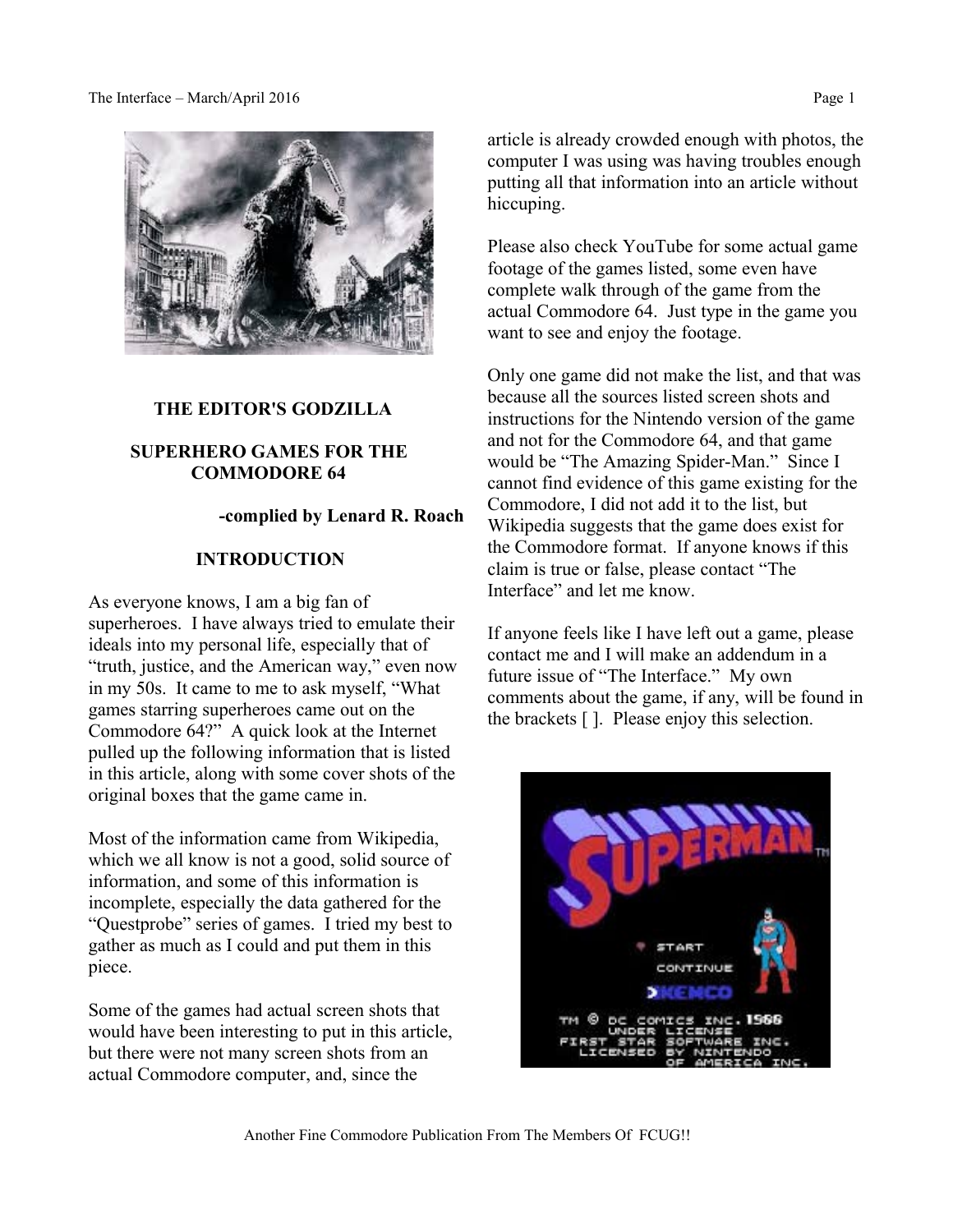

*Superman: The Game* is a 1985 [game](https://en.wikipedia.org/wiki/Video_game) [designed](https://en.wikipedia.org/wiki/Game_designer) by Fernando Herrera and first published in the US by [First Star Software](https://en.wikipedia.org/wiki/First_Star_Software) for the [Commodore 64.](https://en.wikipedia.org/wiki/Commodore_64) The title was ported to a number of other [home](https://en.wikipedia.org/wiki/Home_computers)  [computers](https://en.wikipedia.org/wiki/Home_computers) in Europe.

The game is for 2 players (or 1 vs the computer) and pits [Superman](https://en.wikipedia.org/wiki/Superman) against the character [Darkseid.](https://en.wikipedia.org/wiki/Darkseid) The object of the game is to save citizens of [Metropolis](https://en.wikipedia.org/wiki/Metropolis_(comics)) (playing as Superman) or lure them to your underground lair (playing as Darkseid).

The game area is split into six sectors; 3 in the streets of Metropolis and 3 underground. Frantic citizens are running around the city and can be directed by deflectors (which can be set in certain directions) or by using super powers (Superman can pick up and carry citizens, Darkseid can teleport them). The players cannot leave a sector until they collect a diamond (or a number of diamonds depending on the difficulty setting). They then get to choose which sector to move to. In between each sector is a 'combat zone' minigame These come in a variety of styles. If the player who chose to leave the sector wins, the game moves on to the chosen sector. If they lose, play returns to the previous sector. In the sectors, the players can fire beams of set lengths

(Superman uses heat vision, Darkseid fires an omega ray). If they hit, the enemy loses energy and also drops any diamonds collected. These beams are also directed by the deflectors.

The game ends when there are no more citizens running around or one of the players' energy bars is fully drained. The winner is the player who has saved (or lured) the most citizens at this point.



*Superman: The Man of Steel* is a 1989 [computer](https://en.wikipedia.org/wiki/Personal_computer_game)  [game,](https://en.wikipedia.org/wiki/Personal_computer_game) based on [DC Comics'](https://en.wikipedia.org/wiki/DC_Comics) flagship character [Superman.](https://en.wikipedia.org/wiki/Superman) It was developed and published by UK software company [Tynesoftu](https://en.wikipedia.org/wiki/Tynesoft)nder license from [First Star Software.](https://en.wikipedia.org/wiki/First_Star_Software)

# **GAMEPLAY**

The game is split into distinct levels including 3D flying, overhead vertical scrolling and side scrolling sections. The sections were so different that they are almost like different games. The number of sections depended on format (e.g. part seven is missing from some versions). Sections are linked by comic book graphics telling the story.

The first level is a pseudo-3D forward scrolling flying level (similar to *[Space Harrier](https://en.wikipedia.org/wiki/Space_Harrier)*) where Superman, en route from [Metropolis](https://en.wikipedia.org/wiki/Metropolis_(comics)) to [S.T.A.R.](https://en.wikipedia.org/wiki/S.T.A.R._Labs)  [Labs,](https://en.wikipedia.org/wiki/S.T.A.R._Labs) is attacked by [Darkseid'](https://en.wikipedia.org/wiki/Darkseid)s Para-Demons.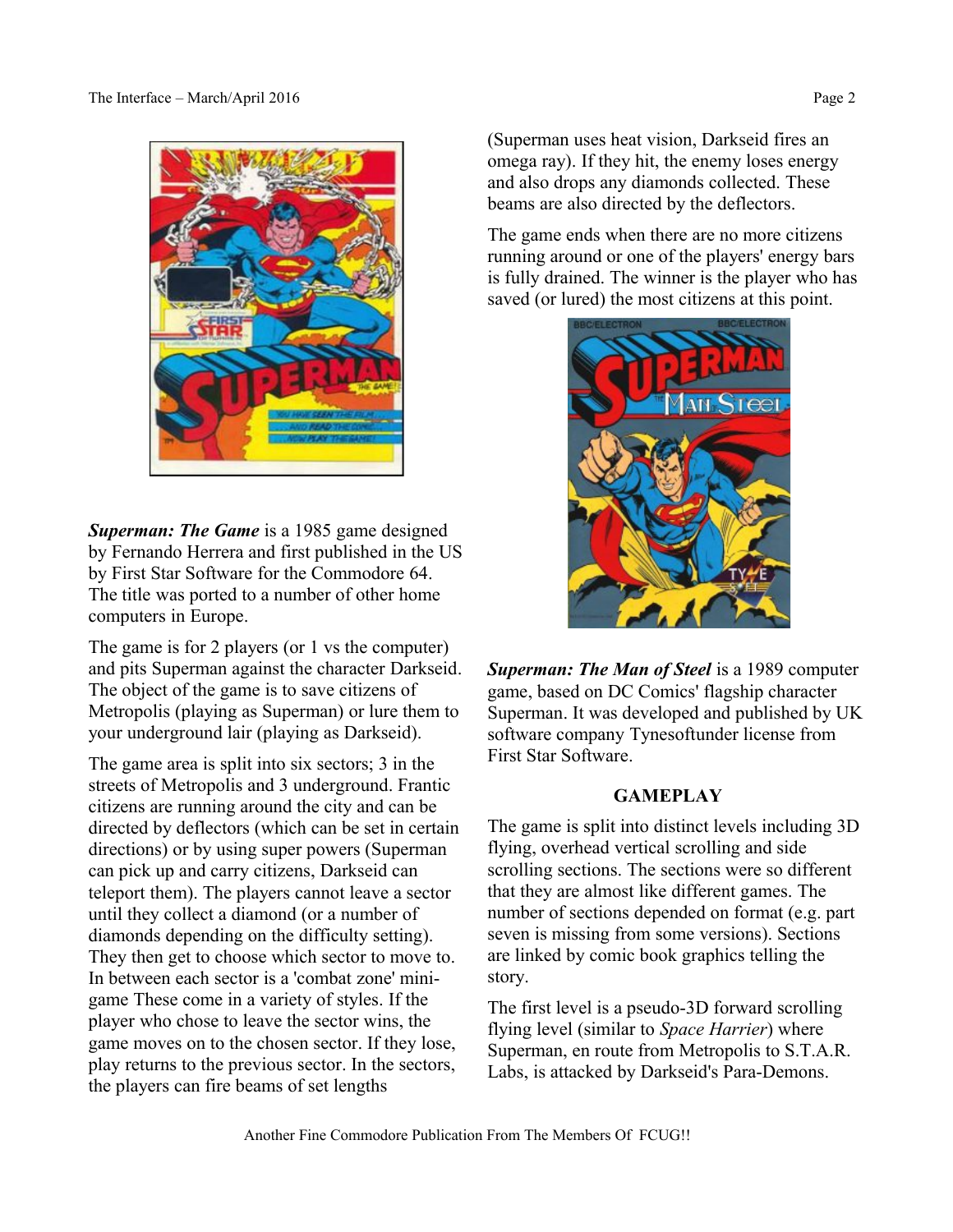Part two is set on a ship where [Lois Lane](https://en.wikipedia.org/wiki/Lois_Lane) is being held hostage by terrorists. This takes the form of a side scrolling fighting game with Superman fighting off terrorists to reach and free Lois.

The third part is an overhead view vertical scrolling section set in space where Superman must escort a [Space Shuttle,](https://en.wikipedia.org/wiki/Space_Shuttle) manned by Professor Gorwin, through an [asteroid](https://en.wikipedia.org/wiki/Asteroid_belt) and [Kryptonite](https://en.wikipedia.org/wiki/Kryptonite) field, to the S.T.A.R. Lab [Satellite.](https://en.wikipedia.org/wiki/Satellite)

The next section is another side-scrolling level. Set inside the satellite, Superman must battle the faulty Robot Defence System which has mistaken Superman for an enemy intruder.

The fifth part is set outside the satellite when another asteroid field approaches. Gameplay is identical to level three.

Part six is similar to parts three and five but rather than asteroids, Superman must fly to an enemy satellite which is disrupting the signals from the S.T.A.R. Lab Satellite. On the way, he must battle [Darkseid'](https://en.wikipedia.org/wiki/Darkseid)s Mini-Robots and a large [boss](https://en.wikipedia.org/wiki/Boss_(video_gaming)) robot.

Part seven is set outside the enemy satellite, now identified as belonging to [Lex Luthor.](https://en.wikipedia.org/wiki/Lex_Luthor) Superman uses telescopic sight to identify and attack weak spots while avoiding the satellite's defences.

The final part is set inside Lex's satellite. Similar to part four, Superman must battle defence robots in a side-scrolling level. The object of the game is to destroy the 'geo-disruptor' found at the end of the level.





*Batman: The Caped Crusader* is an [action](https://en.wikipedia.org/wiki/Action-adventure_game)  [adventure](https://en.wikipedia.org/wiki/Action-adventure_game) game developed by Special FX Software (Jonathan Smith, Zach Townsend, Charles Davies, and Keith Tinman) and published by [Ocean Software](https://en.wikipedia.org/wiki/Ocean_Software) for 8-bit [home computers](https://en.wikipedia.org/wiki/Home_computer) such as the [ZX Spectrum](https://en.wikipedia.org/wiki/ZX_Spectrum) and [Commodore 64](https://en.wikipedia.org/wiki/Commodore_64) and by [Data East](https://en.wikipedia.org/wiki/Data_East) for other platforms such as the [Apple II,](https://en.wikipedia.org/wiki/Apple_II) [Commodore Amiga,](https://en.wikipedia.org/wiki/Amiga) and [PC](https://en.wikipedia.org/wiki/Personal_computer) in [1988.](https://en.wikipedia.org/wiki/1988_in_video_gaming)

# **SUMMARY**

It was an [arcade adventure,](https://en.wikipedia.org/wiki/Action-adventure_game) using comic book style panels to show the action. In this game, Batman is faced with two of his most well-known adversaries, [the Penguin](https://en.wikipedia.org/wiki/Penguin_(comics)) and [the Joker.](https://en.wikipedia.org/wiki/Joker_(comics)) The game is split into two different parts, one for each villain. These parts are separate and can be played in any order. Batman uses punches and kicks and his [Batarang](https://en.wikipedia.org/wiki/Batarang) (a thrown weapon) in order to fight the villains' henchmen as well as solving puzzles.

On its original release, *[Your Sinclair](https://en.wikipedia.org/wiki/Your_Sinclair)* awarded it 9 out of 10, praising the colorful and expressive graphics and the inclusion of two separate adventures. *[Computer Gaming World](https://en.wikipedia.org/wiki/Computer_Gaming_World)* also gave a positive review, praising the graphics, particularly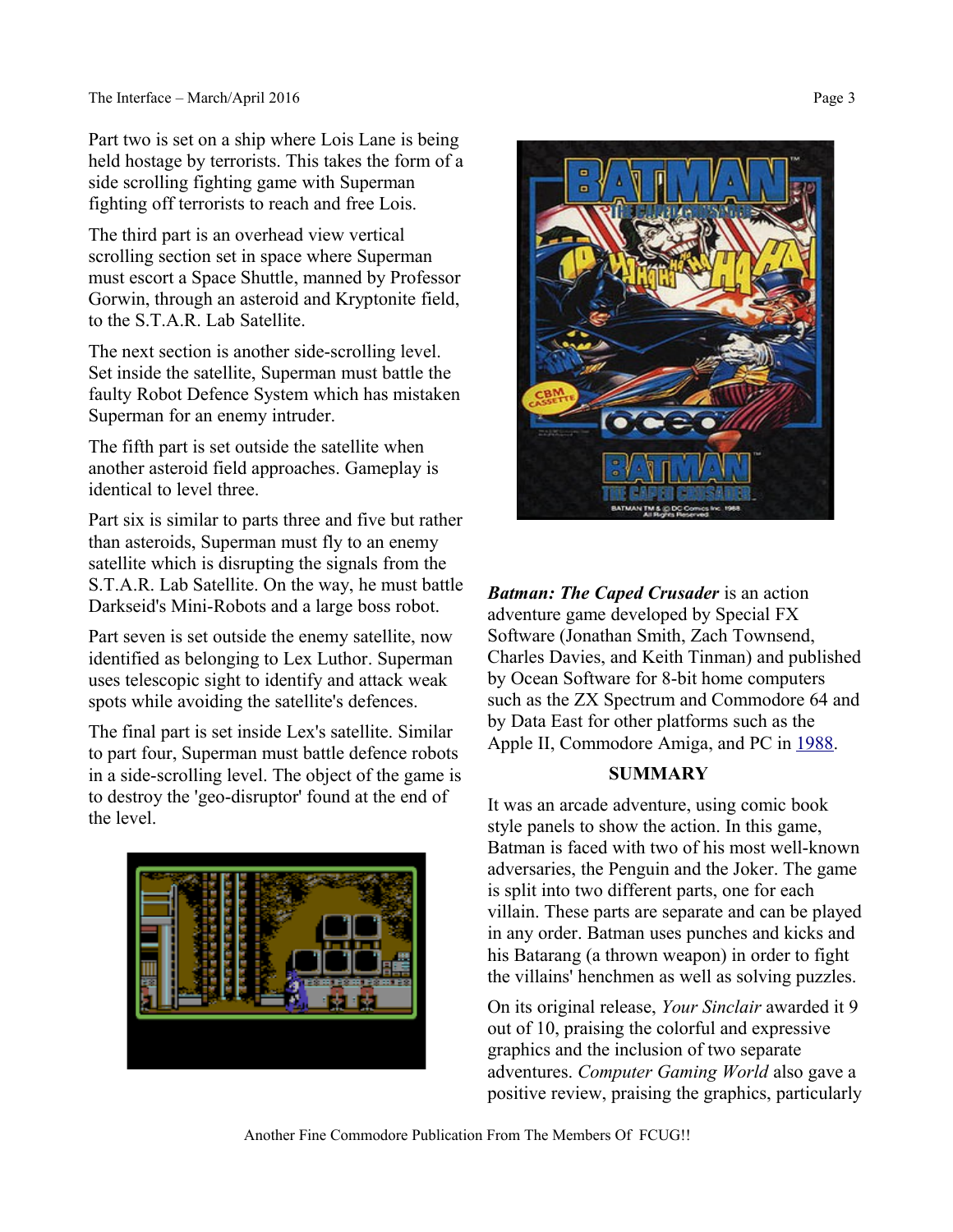the Atari ST's graphics over the C64's. However, it was noted the game emphasizes mazes and puzzles over beating up bad guys, and as such did not quite meet expectations.



*Batman* also known as *Batman: The Movie* is an action video game developed by [Ocean Software](https://en.wikipedia.org/wiki/Ocean_Software) based on the [1989 film of the same name.](https://en.wikipedia.org/wiki/Batman_(1989_film)) It was released in 1989 for the [Amiga](https://en.wikipedia.org/wiki/Amiga)[,Amstrad CPC,](https://en.wikipedia.org/wiki/Amstrad_CPC) [Atari ST,](https://en.wikipedia.org/wiki/Atari_ST) [Commodore 64,](https://en.wikipedia.org/wiki/Commodore_64) [MS-DOS,](https://en.wikipedia.org/wiki/MS-DOS) [ZX](https://en.wikipedia.org/wiki/ZX_Spectrum)  [Spectrum.](https://en.wikipedia.org/wiki/ZX_Spectrum) The game is also known as Batman: The Movie

## **GAMEPLAY**

Each stage has a time limit and a health gauge (represented by Batman's face turning into the Joker's), with Batman losing a life if he runs out of either. The first stage sees players controlling [Batman](https://en.wikipedia.org/wiki/Batman) as he navigates the Axis Chemical Plant to confront Jack Napier, leading to the incident in which he becomes [The Joker.](https://en.wikipedia.org/wiki/Joker_(comics)) In this level, the game features side-scrolling gameplay, in which Batman can use his Batarangs to defeat enemies and/or his grapple gun to reach higher platforms and swing across gaps. In the second level, Batman rides in his [Batmobile](https://en.wikipedia.org/wiki/Batmobile) where he must dodge traffic and use a grapple to swing around corners to avoid running into the police. The third level is a puzzle section in which Batman must identify various components for Smilex, the deadly chemical Joker has put into the market. The fourth level takes place during Joker's parade, in which Batman must use the [Batwing](https://en.wikipedia.org/wiki/Batplane) to cut away balloons filled with poisonous gas without hitting the balloons themselves. Finally, the fifth level, which reprises the gameplay of the first level, sees Batman make his way to the top of Gotham Cathedral to finally confront Joker.

# **RECEPTION**

The game was number 1 in the Spectrum charts for February 1990 and was awarded Game of the Year in *[Crash](https://en.wikipedia.org/wiki/Crash_(magazine))* magazine. *[Computer Gaming](https://en.wikipedia.org/wiki/Computer_Gaming_World)  [World](https://en.wikipedia.org/wiki/Computer_Gaming_World)* recommended the Amiga version to action fans, but reported that the Commodore 64 version was too buggy.





[Sorry, about this one, gang, but all I could find on the Internet were screen shots of the "Questprobe" game starring The Human Torch and The Thing. I could have put up the comic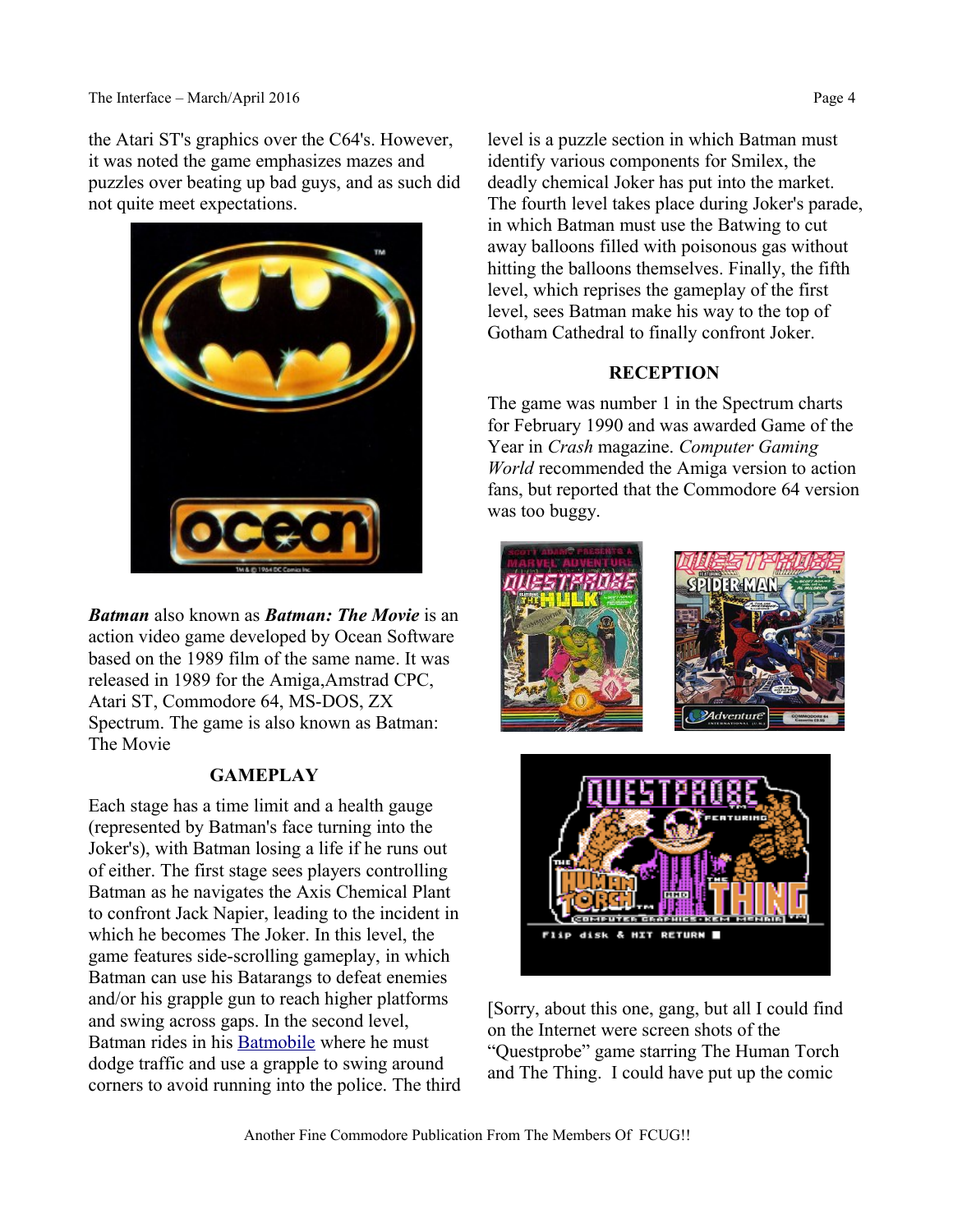book cover, but I would have preferred the original box shot of the game itself. Also, all I could dig up was a combination piece of all the "Questprobe" games and not an individual breakdown of each game. I could have been just lazy, but this is all I could find. Sorry.]

*Questprobe* is a trilogy of [graphical adventure](https://en.wikipedia.org/wiki/Graphical_adventure) [computer games](https://en.wikipedia.org/wiki/Computer_game) featuring [Marvel Comics](https://en.wikipedia.org/wiki/Marvel_Comics) [characters.](https://en.wikipedia.org/wiki/Fictional_character) The three games are *Questprobe featuring [The Hulk](https://en.wikipedia.org/wiki/Hulk_(comics))*, *Questprobe featuring* [Spider-](https://en.wikipedia.org/wiki/Spider-Man)[Man](https://en.wikipedia.org/wiki/Spider-Man) and *Questprobe featuring [The Human Torch](https://en.wikipedia.org/wiki/The_Human_Torch) and [The Thing](https://en.wikipedia.org/wiki/Thing_(comics))*.

The games were designed by [Scott Adams,](https://en.wikipedia.org/wiki/Scott_Adams_(game_designer)) developed and published by [Adventure](https://en.wikipedia.org/wiki/Adventure_International)  [International](https://en.wikipedia.org/wiki/Adventure_International) and the first was originally released in [1984](https://en.wikipedia.org/wiki/1984_in_video_gaming) for the [Atari 800,](https://en.wikipedia.org/wiki/Atari_800) [Apple II,](https://en.wikipedia.org/wiki/Apple_II) [ZX Spectrum,](https://en.wikipedia.org/wiki/ZX_Spectrum) [Commodore 16](https://en.wikipedia.org/wiki/Commodore_16) and [Commodore 64](https://en.wikipedia.org/wiki/Commodore_64) with the sequels being published each following year. The original plan was for a series of twelve games, but Adventure International's bankruptcy in 1985 brought a rapid and premature end to the line.

The manual of Questprobe featuring the Hulk credits John Romita Sr., Mark Gruenwald and Kem McNair with creating the art, however it is not clear if this is the in-game art, or the artwork in the manual. The manual feature images so detailed they could have been pulled directly out of the comics. After this first title in the series, Scott Adams did a major upgrade to his adventure game engine. Because of this, Questprobe featuring The Hulk was much rougher than the subsequent titles in the series. It could only handle two word directions at a time and understood very few terms.

The second Questprobe adventure which featured Spiderman improved on the 'verb noun' command interface of The Hulk and allowed fuller sentence inputs. The title also incorporated improved graphics.



*Howard the Duck*, also known as *Howard the Duck: Adventure on Volcano Island*, is an action [video game](https://en.wikipedia.org/wiki/Video_game) firstly released in [1986](https://en.wikipedia.org/wiki/1986_in_video_gaming) by [Activision](https://en.wikipedia.org/wiki/Activision) for the [ZX Spectrum](https://en.wikipedia.org/wiki/ZX_Spectrum)[,Commodore 64](https://en.wikipedia.org/wiki/Commodore_64) and [Apple](https://en.wikipedia.org/wiki/Apple_II)  [II.](https://en.wikipedia.org/wiki/Apple_II)

## **GAMEPLAY**

The game involves players controlling [Howard](https://en.wikipedia.org/wiki/Howard_the_Duck)  [the Duck](https://en.wikipedia.org/wiki/Howard_the_Duck) in order to save his best friends Phil and Beverly. After being parachuted to Volcano Island, Howard needs to find a backpack to proceed into the search. The game consists then of 4 levels, in the last of which Howard, armed with a Neutron gun, will finally face Overlord.

[Holy jump! Apparently those who complied this bit of information on the "Howard The Duck" video game considered it the same as I did and didn't even give it so much as a few lines in Wikipedia on gameplay. I watched this walk through on YouTube and, it has some cute moments, but nothing to really scream to mom that she should boot it up and play. All in all, a fun game for the younger crowd.]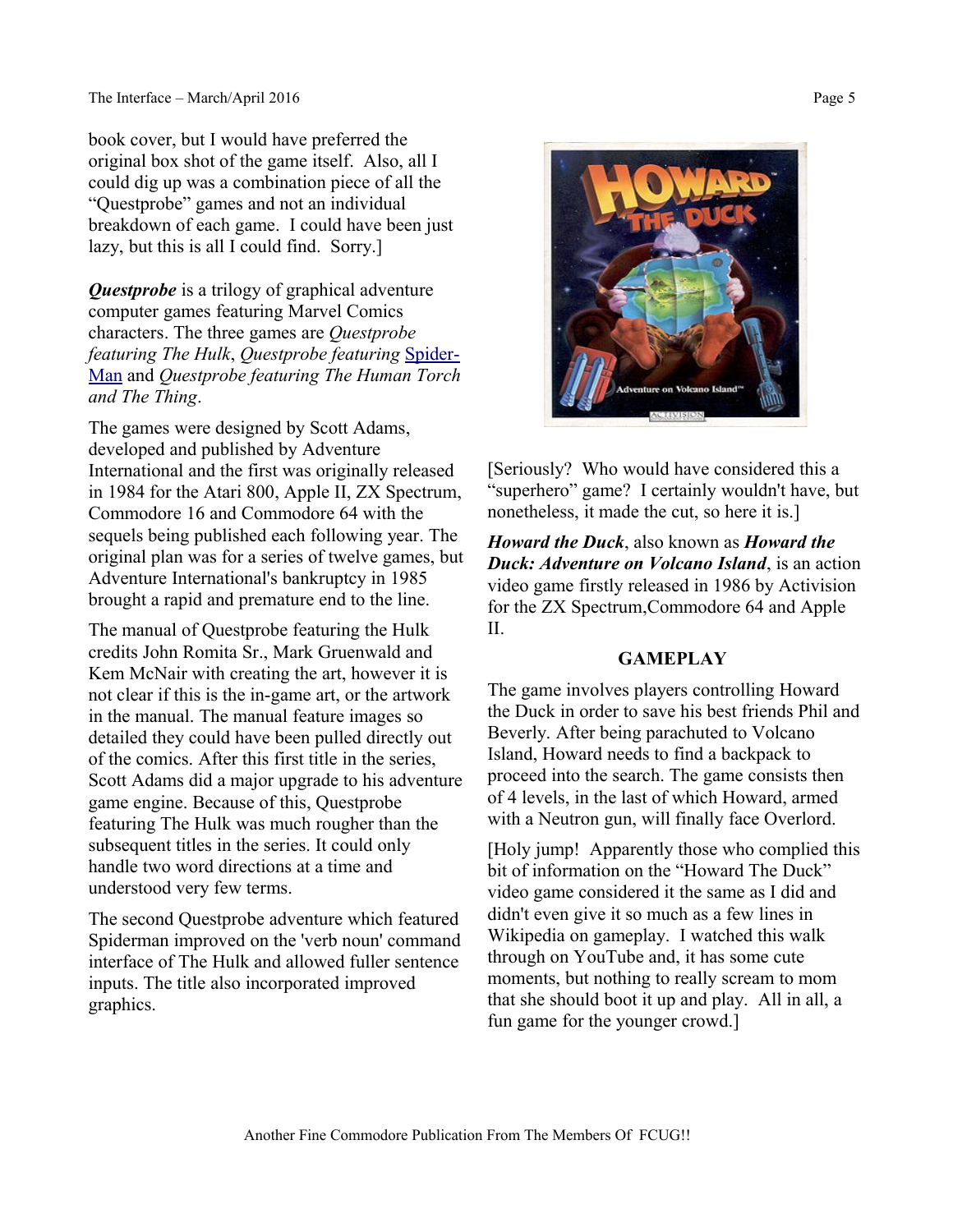

*Captain America in: The Doom Tube of Dr. Megalomann*, also known as *Captain America Defies The Doom Tube*, is a [video game](https://en.wikipedia.org/wiki/Video_game) based on a comic book series [of the same name.](https://en.wikipedia.org/wiki/Captain_America) It was published in [1987](https://en.wikipedia.org/wiki/1987_in_video_gaming) by [U.S. Gold](https://en.wikipedia.org/wiki/U.S._Gold) on their Go! label for computers including the [Amstrad CPC](https://en.wikipedia.org/wiki/Amstrad_CPC) and the [Commodore 64](https://en.wikipedia.org/wiki/Commodore_64) and was published a year later on the [ZX Spectrum.](https://en.wikipedia.org/wiki/ZX_Spectrum) Reviews were mixed, with the graphics and audio generally seen as poor. It was the first computer game to feature Captain America.

## **GAMEPLAY**

Players take on the role of Marvel superhero [Captain America](https://en.wikipedia.org/wiki/Captain_America) and must guide him around the Doom Tube base of Dr Megalomann. The base is a long tube inside another tube, splitting areas up into chambers around a central core. The virus has been released into the base, and players can only access areas below their immunity level. By defeating enemies they can collect ying-yang which boosts their immunity. Captain America can throw his shield to take out enemies, but the number of shields he holds are limited, although he can re-use those which kill enemies or if he recalls a shield before it is lost. As the player moves Captain America around areas they need to recover parts of a password which will allow them access into the final area to disable the

missiles. The game is played in real time, giving the player only one hour in which to complete the game.

## **PLOT**

Dr Megalomann is aiming to launch rockets containing a deadly virus. The [CIA](https://en.wikipedia.org/wiki/CIA) discover his secret base below the [Mojave Desert,](https://en.wikipedia.org/wiki/Mojave_Desert) called the Doom Tube. Captain America is sent in to stop the rockets from being launched and to save the world.



*Spider-Man and Captain America in Doctor Doom's Revenge* was a side-scrolling [computer](https://en.wikipedia.org/wiki/Computer_game)  [game](https://en.wikipedia.org/wiki/Computer_game) starring [Marvel Comics'](https://en.wikipedia.org/wiki/Marvel_Comics) [superheroes](https://en.wikipedia.org/wiki/Superhero) [Spider-Man](https://en.wikipedia.org/wiki/Spider-Man) and [Captain America](https://en.wikipedia.org/wiki/Captain_America) battling a host of [supervillains](https://en.wikipedia.org/wiki/Supervillain) led by [Doctor Doom.](https://en.wikipedia.org/wiki/Doctor_Doom) The player alternately controls Spidey and Cap; the character being controlled switches after each battle.

## **CHARACTERS**

The game featured an assortment of Marvel Comics supervillains through the course of the game, many of whom are relatively minor characters in the comic books: [Eduardo Lobo,](https://en.wikipedia.org/wiki/Lobo_Brothers) [Grey Gargoyle,](https://en.wikipedia.org/wiki/Grey_Gargoyle) [Machete,](https://en.wikipedia.org/wiki/Machete_(comics)) [Boomerang,](https://en.wikipedia.org/wiki/Boomerang_(comics)) [Oddball,](https://en.wikipedia.org/wiki/Oddball_(comics)) [Electro,](https://en.wikipedia.org/wiki/Electro_(comics)) [Hobgoblin,](https://en.wikipedia.org/wiki/Hobgoblin_(comics)) [Rhino,](https://en.wikipedia.org/wiki/Rhino_(comics)) [Batroc the Leaper,](https://en.wikipedia.org/wiki/Batroc_the_Leaper) [Zaran,](https://en.wikipedia.org/wiki/Zaran) Rattan (who was created specifically for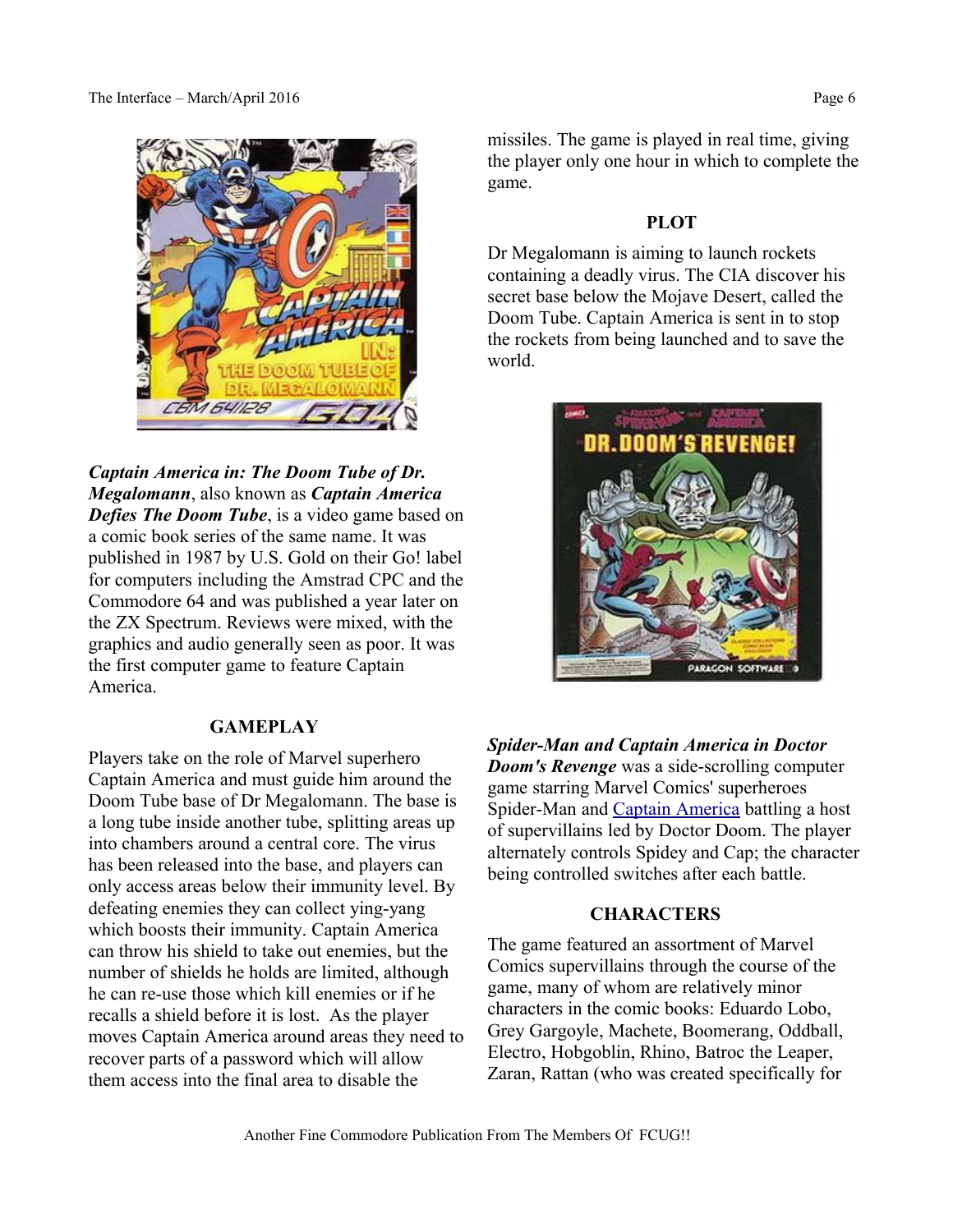the game), and finally [Doctor Doom](https://en.wikipedia.org/wiki/Doctor_Doom) himself. Among the bosses included is also the [Hulk](https://en.wikipedia.org/wiki/Hulk_(comics)) (later revealed to be an illusion by [Mysterio\)](https://en.wikipedia.org/wiki/Mysterio). The game's manual provided biographies on each character in a style similar to the *[Official](https://en.wikipedia.org/wiki/Official_Handbook_of_the_Marvel_Universe)  [Handbook of the Marvel Universe](https://en.wikipedia.org/wiki/Official_Handbook_of_the_Marvel_Universe)*, and information about each character was used as a form of [copy protection.](https://en.wikipedia.org/wiki/Copy_protection)

# **RECEPTION**

*[Computer Gaming World](https://en.wikipedia.org/wiki/Computer_Gaming_World)* gave the game a mixed review, praising the graphics but noting the game loaded and played very slowly. The review also noted the game was extremely linear, and controls were unresponsive. *[Compute!](https://en.wikipedia.org/wiki/Compute!)* liked the game's graphics and [sound card](https://en.wikipedia.org/wiki/Sound_card) audio, but the reviewer a fan of Marvel Comics—stated that the story was not as thought-provoking as the source material.



*X-Men: Madness in Murderworld* is a computer game for [DOS,](https://en.wikipedia.org/wiki/DOS) [Commodore 64,](https://en.wikipedia.org/wiki/Commodore_64) and [Aymiga](https://en.wikipedia.org/wiki/Amiga) systems, which was developed and published by [Paragon Software](https://en.wikipedia.org/wiki/Paragon_Software) in 1989. The following year, Paragon released a sequel, *[X-Men II: The Fall of](https://en.wikipedia.org/wiki/X-Men_II:_The_Fall_of_the_Mutants)  [the Mutants](https://en.wikipedia.org/wiki/X-Men_II:_The_Fall_of_the_Mutants)*

# **PLOT**

[Professor X](https://en.wikipedia.org/wiki/Professor_X) has been kidnapped by [Magneto](https://en.wikipedia.org/wiki/Magneto_(comics)) and [Arcade,](https://en.wikipedia.org/wiki/Arcade_(Marvel_Comics)) and it's up to the [X-Men](https://en.wikipedia.org/wiki/X-Men) to rescue him.

## **GAMEPLAY**

The game is a side-scrolling [arcade game](https://en.wikipedia.org/wiki/Arcade_game) featuring the [X-Men.](https://en.wikipedia.org/wiki/X-Men) The original story takes place in Murderworld, a dangerous and deadly [amusement park](https://en.wikipedia.org/wiki/Amusement_park) of terror. The X-Men, which include [Colossus,](https://en.wikipedia.org/wiki/Colossus_(comics)) [Cyclops,](https://en.wikipedia.org/wiki/Cyclops_(comics)) [Dazzler,](https://en.wikipedia.org/wiki/Dazzler) [Nightcrawler,](https://en.wikipedia.org/wiki/Nightcrawler_(comics)) [Storm,](https://en.wikipedia.org/wiki/Storm_(Marvel_Comics)) and [Wolverine,](https://en.wikipedia.org/wiki/Wolverine_(character)) are pitted against their arch-enemies [Arcade](https://en.wikipedia.org/wiki/Arcade_(Marvel_Comics)) and [Magneto.](https://en.wikipedia.org/wiki/Magneto_(comics)) The game has more than 500 action and combat screens, as well as some puzzle-solving. A limited edition original comic book that leads up to the action in the game, was also included in the package.

[The Internet led me to this gentleman's blog on how to defeat the game. I know when I played it, I couldn't get past the entrance to the citadel. This piece I thought would make a nice clean finish to this collection]

# **The Ultimate, Mostly-Final, Pretty-Much-Complete:**

Walkthrough and FAQ for:

# *X-Men: Madness in Murderworld*

# **The only guide (I've checked) on the internet for beating this terrible game**

(It's not really a walkthrough, it's more of a map with the important details along with some helpful pointers)

Tips and Tricks (a list of random comments that hopefully are helpful)

– Avoid combat whenever possible. Fighting in this game is straight-up broken. Hit detection doesn't work half the time and it's entirely possible for a tiny rat to absolutely murder your X-Men. Run, run away as fast as you can. You don't get anything for fighting monsters so don't do it. Each character has a flying forward leap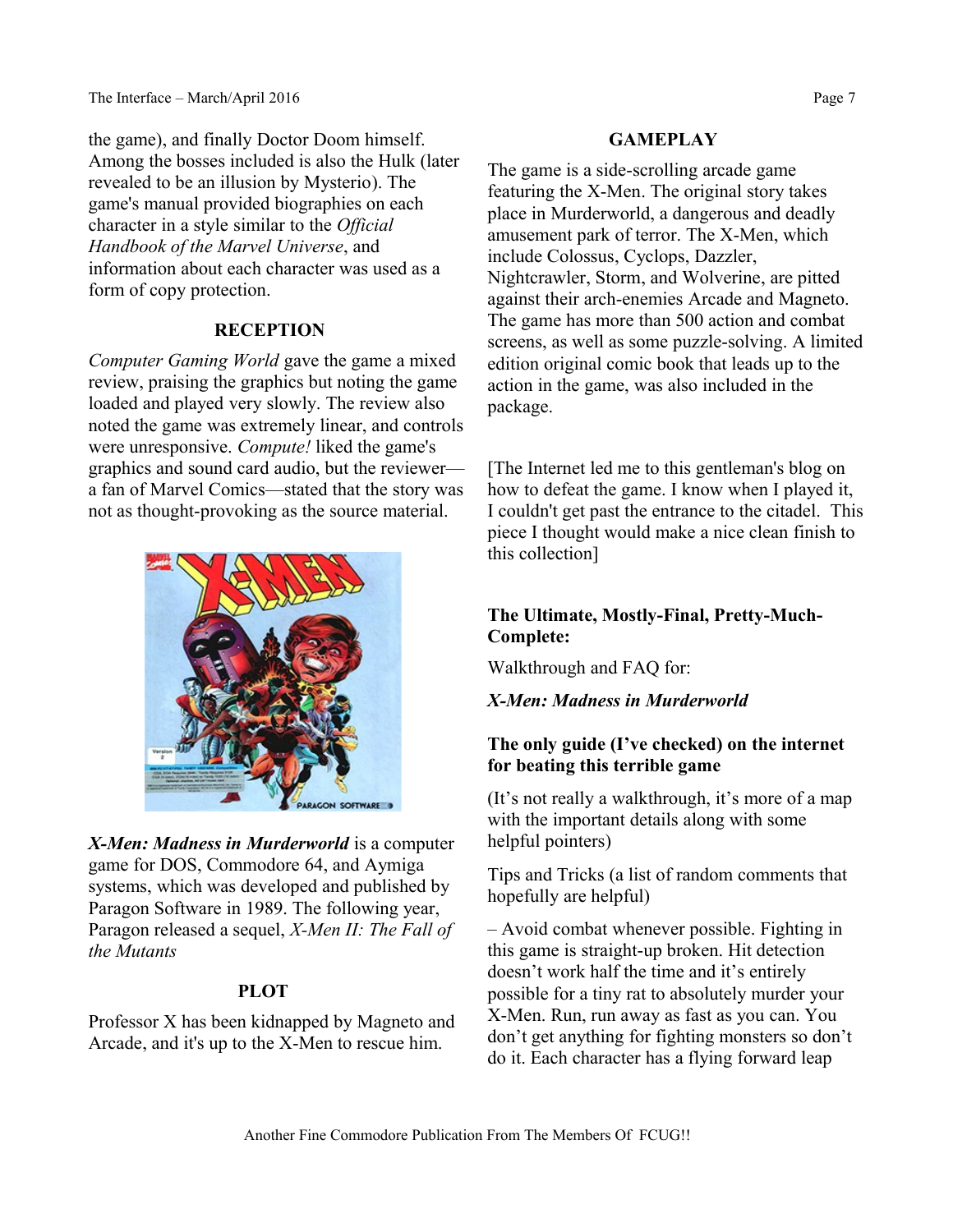(Wolverine's and Cyclops' are the best). Use it to exit the screen and get out of combat asap.

– If you must fight, use Cyclops or Storm to shoot the monster from a distance and then flip away when they get close. Repeat. Most of the evil mutants are easy to beat this way.

– A few monsters, like Sentinels, have ranged attacks. Use Wolverine and stay up close to the monster. Most of their shots will go right over him.

– You must have everyone alive to beat the game.

– Hazards:

\* Dazzler: on dark rooms

\* Colossus: on rooms that are unbearably hot

\* Colossus/Wolverine/Cyclops: to break down barriers

\* Storm: for smoky rooms

\* Nightcrawler: to teleport through flame traps

– Save. SAVE. Save constantly. If you have to fight something and it takes off a ton of health, reload and try again. This game is too long and too annoying to have to re-explore a bunch of rooms because you forgot to save.

– There are a ton of items that I have no clue as to what they ultimately do. They weren't needed to beat the game and I explored every room. This game is the worst.

– It's entirely possible to lose or destroy important and necessary items. Like the Demagnetizer at the end of the game. Did I mention that this game is the worst?

– I goofed and forgot that the keycards are doorspecific. So you'll just have to figure out which one is used for which door on your own. It's not hard.

– Going up a hole in the ceiling can be annoying until I figured it out. Using Storm or

Nightcrawler, don't stand immediately under the hole, but off to the side a bit. Use their power on the hole directly. You'll teleport to the same position on the floor above.

– In the DOS version of the game I'm running, my X-Men never run low on their Mutant power and potions don't seem to have an effect. Some sort of bug, but it means that I don't know what the potions do exactly.

– Fighting Magneto at the end is pretty tough. Though I was able to take advantage of a bug where Magneto tries to always back away from you as he shoots. If you force him right he gets stuck on the rock wall, not being able to walk through it, and you can just hang back and blast him with Storm or Cyclops.

– If you thought any part of the game is annoying, the last three floors, after you get the code from the small box, are painful. There are a ton of keys and doors which force you to fight the creature in each room. Save before entering each and room and reload if the game screws you as it probably will. Whenever possible, use your "B" team to take damage—Colossus, Dazzler and Nightcrawler.

– Instructions for assembling the demagnetizer:

\* Put down chassis, use circuit board on it (my notes were garbled – this creates one of the below items – pick it up)

\* Put down power supply and use the power booster on it to create the power module. Pick it up.

\* Put down the BUD cable and use the coils on it to create the emitter. Pick it up.

\* Put down the emitter and use the controller on it to create the degausser.

\* Use the rest of the remaining parts on the degausser.

\* Use Colossus to pick up the demagnetizer and use it on the force field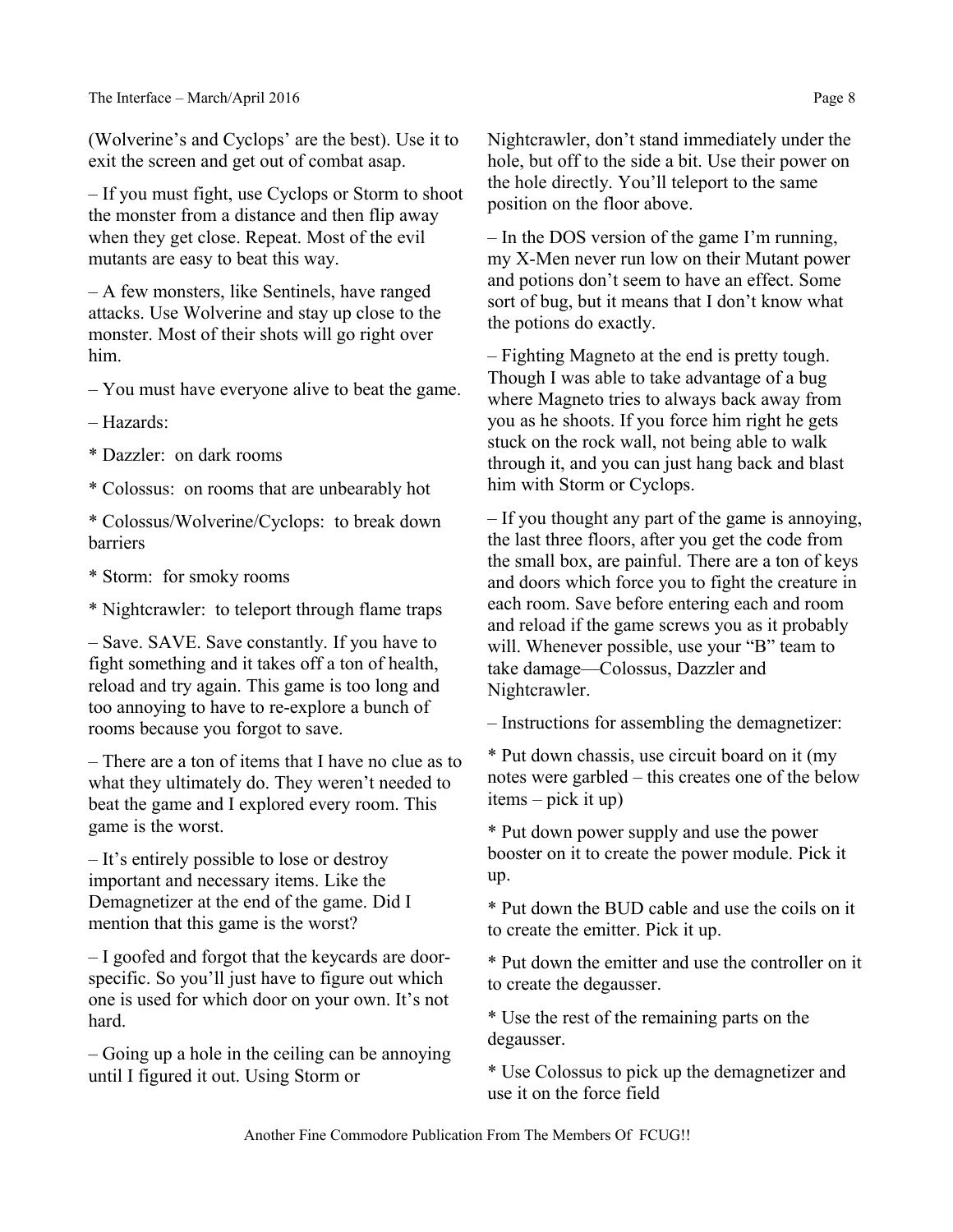Cry softly in the corner. Let it out. Let it all out. You've just beat this terrible game.



## **MONTHLY MEETING REPORT**

### **March 2016**

### **-by Robert Bernardo & Dick Estel**

Greg was under the weather and not up for the two hour drive from Patterson, but the rest of the regulars gathered at Bobby Salazar's Cantina on March 13, a week earlier than usual. Robert, Roger, Dick, Louis and Vincent had all remembered to set their clocks ahead the night before.

Once again we enjoyed the unusual music of Seth Sternberger and 8-Bit Weapon as background to our conversation.

Robert will be attending Silicon Valley Comic Con in San Jose next weekend. He wanted to show a Commodore, but will not have a table. He showed us a clear vinyl backpack that he found, that nicely holds a C64 -- a combination that is not too heavy to carry around for the day.

At the last meeting we were unable to create D81 files of some Commodore graphics that an out-ofstate user had requested. Roger thought he had a method that would work and took the original disks home. He transferred them to a Linux PC using a null modem cable and the Novaterm 9.6 terminal program.

He then used Directory Master to create empty D81 images and imported the files into them. The finished results were sent by email, and the recipient replied that they worked perfectly. Roger and Robert will look into creating a video demonstration of that process to show in at this year's Commodore Vegas Expo.

When lunch was concluded, we watched part 2 of the newly-released video, "Growing the 8-Bit Generation," which features Jack Tramiel's last interview. This is a high quality, professional production, and we look forward to seeing more of it in the future.

Louis had what appeared to be an ordinary C64C sitting on the table, but he began describing what's inside the case. It's something completely alien to Commodore - a Windows XP PC complete with a one GHz. Pentium processor, one Gb of RAM, cooling fan, and more. With the proper connections the original Commodore keyboard becomes a USB keyboard, although there are certain compromises, for example, no 10-key calculator pad.

It was a tight fit, but he got everything in it; with everything plugged in, it has just a 16 watt power draw, less than some compact fluorescent bulbs. The total cost was around \$150, not including some recycled parts that he had "lying around." He was hoping not to open it up until CommVEx, but when it did not boot up during his demonstration, he removed the cover and we got a look inside.

Louis was supposed to show how the ZoomFloppy device installed in his "C64bit" machine could easily create and dearchive .D64's,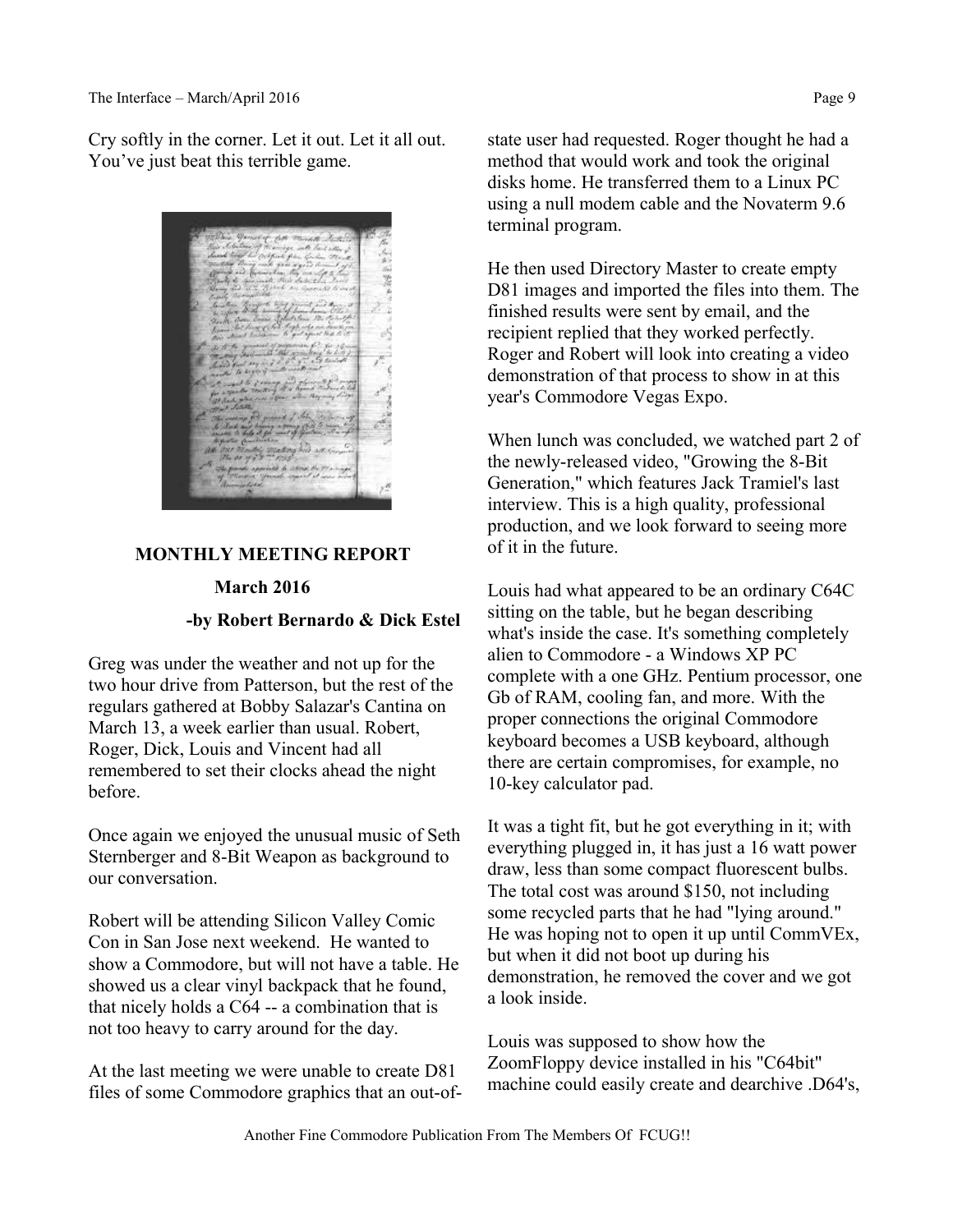D71's, and .D81's. However, for the rest of the meeting, he tried to troubleshoot its boot-up problems. By meeting's end, he diagnosed it to an underpowered power supply that was not giving enough juice to the all the devices in the machine. When he removed nearly everything from the electric buss, then it would boot properly. He promised to have a more powerful power supply to run the machine at the next meeting.

Robert was having his own computer problems, too. With D64it, he was supposed to dearchive the .D64 of the latest SAM 128 and run it from disk. However, for some reason the 1571 drive did not want to cooperate, i.e., it did not want to dearchive the .D64 to disk. This had never been a problem in the past. Robert would have to dearchive the .D64 at home with a 1541 drive or get Roger's help to build a disk of SAM 128.

What was a success was Robert's presentation of Bomberland, a C64 cartridge game from 2013 and released by Retro Gamer CD of England. Costing between \$50 and \$60 to get it to the U.S., Robert bought it, because it was advertised to be enhanced when used with the C128. Robert, Roger, and Vincent all tried the game, and Robert and Roger thought that the only C128 enhancement was that the game dearchived faster from its ROM at start-up..

Bomberland is a 1 to 4-player game and features large sprites for the characters, colorful passages for the characters to go through, and great music. Though the characters move somewhat slower than the earlier Bombmania, the game still has plenty of action to satisfy gamers.

### LINKS:

Silicon Valley Comic Con [http://svcomiccon.com](http://svcomiccon.com/)

Commodore Vegas Expo <http://www.portcommodore.com/commvex>

# [http://www.commodore.ca/forum/viewforum.php](http://www.commodore.ca/forum/viewforum.php?f=6) [?f=6](http://www.commodore.ca/forum/viewforum.php?f=6)

Louie's PC in a Commodore case <http://www.dickestel.com/fcug.htm#new031316>

Retro Gamer CD - [http://www.rgcd.co.uk](http://www.rgcd.co.uk/)

## **April 2016**

### **-by Robert Bernardo & Dick Estel**

Everyone was back in good health this month, so we had full attendance on April 17, our normal meeting date, but an hour earlier than usual. Greg, Robert, Roger, Dick, Louis, and Vincent all made it more or less on time. The time change was because Robert was going to accompany his father, a World War II and Korean War veteran, on a Honor Flight to Washington, D.C. next week and had to be at a pre-flight meeting by 3 p.m..

There was plenty of new business on the agenda, including an announcement by Greg that he will host a barbecue/swim party/gaming event at his home this summer.

We also heard about a new Commodore game box, reminiscent of the failed C64x, which is trying to be crowd-funded on Indiegogo. It will be available as The 64 desk computer or The 64SX hand-held device with its own screen.

Robert mentioned a brand new Commodore club, the Bay Area Commodore Collective, founded in February of this year. There's a separate article on this historic event in this issue of the Interface.

Louis told of son Vincent's latest achievement, adding a purple belt in goju-ryu, a variation of karate. Just hearing the effort involved made us older folks tired. Arriving at the test location at 5:30 a.m., Vincent had to jog for five miles, complete a one and a half hour workout, six katas (movements) twice each, 4 full-speed, full-power,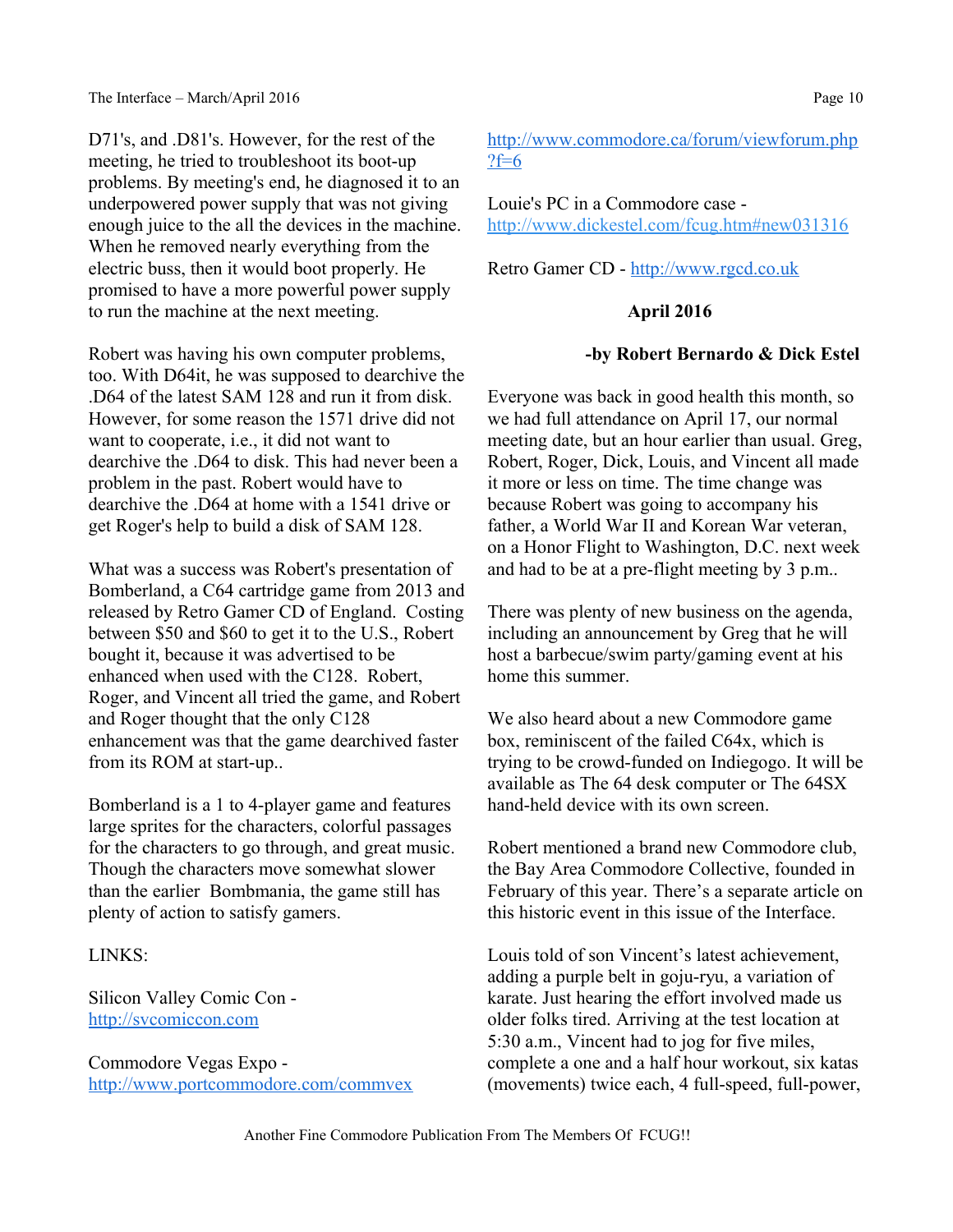self-defense exercises; a 7-minute punch/kick-out, 600 push-ups, and 600 sit-ups. The members commended Vincent on both the physical and mental discipline required to accomplish this honor.

Louis regretfully announced that Lucille, the PC in a C64C case, had been laid to rest, the challenges of getting enough power to run the expanded machine having stopped him for the time being. The project will be resurrected in the future as soon as he gets a new Pico ITX board for it.

We learned that Athana in southern California had ended production of 5.25 inch floppies, Athana being the last such facility to produce disks in the U.S.. Remaining stock will be available while it lasts at \$11 for ten disks. Also no longer made in the U.S.A., new Commodore cases produced from the original molds. The molds had been sold to Jens Schoenfeld in Germany, who is expected to make the product available in the future, at premium prices.

Francois "Eslapion" Leveille of Montreal, Canada is distributing the new PLAnkton and PLAkate boards which replace the classic MOS PLA chips in various Commodore computers and disk drives.

The September meeting will be held one week later, because Robert will be traveling and talking Commodore/Amiga with users in the southern hemisphere, with stops in New Zealand and Australia.

When lunch was concluded, we watched part 3 of the just-released video, "Growing the 8-Bit Generation." Although much of the film focuses on Commodore, this particular segment included discussion of Apple's place in the early days and featured Steve Wozniak.

With time running out, we got busy with the

demonstration part of the meeting.

Several months ago Roger took home Robert's Chalkboard PowerPad, a large, square device which takes overlays for various games and educational applications. It is operated with what is essentially an early-day tablet technique. Roger was able to obtain the pin-out information for the connecting cable which had been missing, and he got the device working. His efforts also included taking the PowerPad apart and cleaning corroded contacts. The item still needed a bit more work and remained in Roger's capable hands after the meeting.

The PowerPad system consisted of operating software (on a cartridge), the input device (the pad measuring 17 by 14 inches with a 12-inch square drawing surface), and individual program overlay (which is placed on the pad's drawing surface). We tried out a golf game, which first required pressing the pad for club selection. Then the player had to input the desired azimuth on a 360 degree circle and press another button to take the shot.

Since none of us had any type of golf skills, we tended to run up double-digit scores on our first attempts. Roger had practiced at home and did manage a few respectable holes. Louis likened the game to that of Artillery Duel in that the player had to input trajectory and force.

The only other demo we had time for was a blast from the past. From the hardware/software collection of Gerald Oborn, Robert had discovered among some Fresno Commodore User Group disks – one of them being the April, 1991 Disk of the Month (DOM). These DOM's were put together by the late Lloyd Warren and sold to members for \$3 each. The only one of us who was in the club back then was Dick, who was a bit disconcerted to realize how quickly that quarter century had gone by.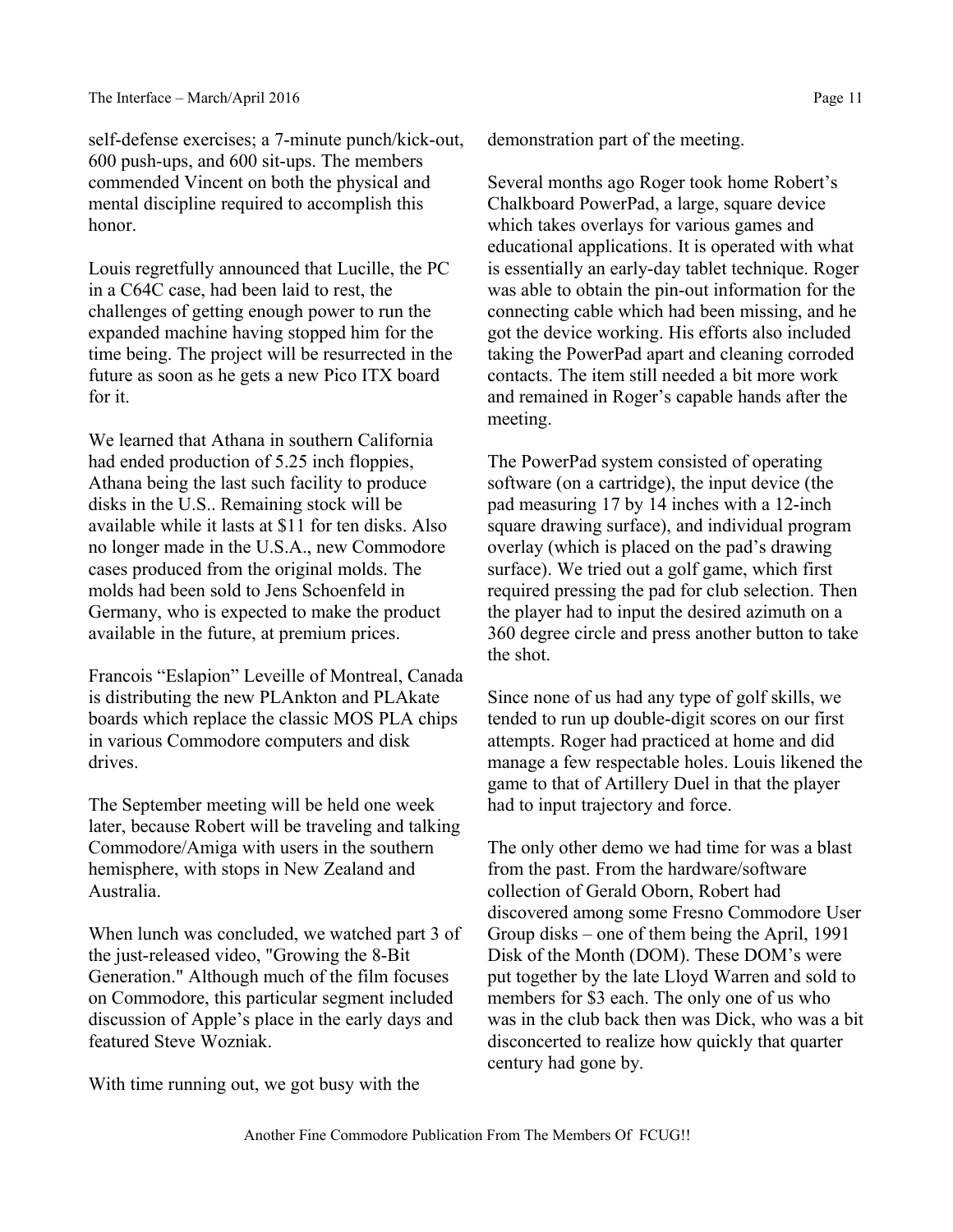We tried out several things on the disk, including an Academy Awards trivia quiz (that needs updating to 2016) and a graphics display program that brought up several Doodle and Koala pictures that none of us had ever seen before.

The collection included half a dozen of our old DOM's, and we look forward to trying a couple more of them at future meetings.

Related Links:

The April 1991 DOM almost didn't happen: Read about it at <http://www.dickestel.com/articles4.htm#dom>

PowerPad User Guide:

[https://computerarchive.org/files/comp/hardware/](https://computerarchive.org/files/comp/hardware/commodore/Chalk_Board_PowerPad_Users_Guide.pdf) [commodore/Chalk\\_Board\\_PowerPad\\_Users\\_Gui](https://computerarchive.org/files/comp/hardware/commodore/Chalk_Board_PowerPad_Users_Guide.pdf) [de.pdf](https://computerarchive.org/files/comp/hardware/commodore/Chalk_Board_PowerPad_Users_Guide.pdf)

PowerPad photo: <http://www.dickestel.com/images/fcug421.jpg>

Lloyd Warren tribute: <http://www.dickestel.com/articlesml.htm#lloyd>

Honor Flight: [https://www.honorflight.org](https://www.honorflight.org/)

Goju-ryu: [https://en.wikipedia.org/wiki/Gōjū-ryū](https://en.wikipedia.org/wiki/G%C5%8Dj%C5%AB-ry%C5%AB)

Athana Disks: <http://www.athana.com/html/diskette.html>

Commodore cases:

[https://www.kickstarter.com/projects/1670214687](https://www.kickstarter.com/projects/1670214687/original-commodore-64c-computer-housing-in-new-coo) [/original-commodore-64c-computer-housing-in](https://www.kickstarter.com/projects/1670214687/original-commodore-64c-computer-housing-in-new-coo)[new-coo](https://www.kickstarter.com/projects/1670214687/original-commodore-64c-computer-housing-in-new-coo)



### **NEW COMMODORE CLUB!**

**-by Dick Estel**

We have received word of that rarest of all birds, a NEW Commodore Club. It's the Bay Area Commodore Collective (BACC), based in the San Francisco bay area.

The club's founding date was February 15, 2016, and spokesman Bruce Gottlieb reports that 27 members have joined via their on-line page at <http://www.meetup.com/sfbacc/>. Registering on line gets you information on when and where meetings are held, usually the last Saturday of the month, but subject to change. So far they have been meeting in a pizza parlor that some of the members patronized as kids back in the 1980s, when there was Toys R Us next door where they shopped for the latest C64 games.

Bruce tells us that the group's motto is "The future is BACC." "We believe there is still a lot to learn from these old machines (and Commodore) that people involved in design these days should take into account and emulate," says Bruce.

He added, "Over our first two meetings we have averaged around 6-8 people showing up to play games and eat some pizza with us. Since this is more a C64 "game night," the plan is to always have a 2:1 ratio of people to C64 systems at each meeting. We started with three systems for the